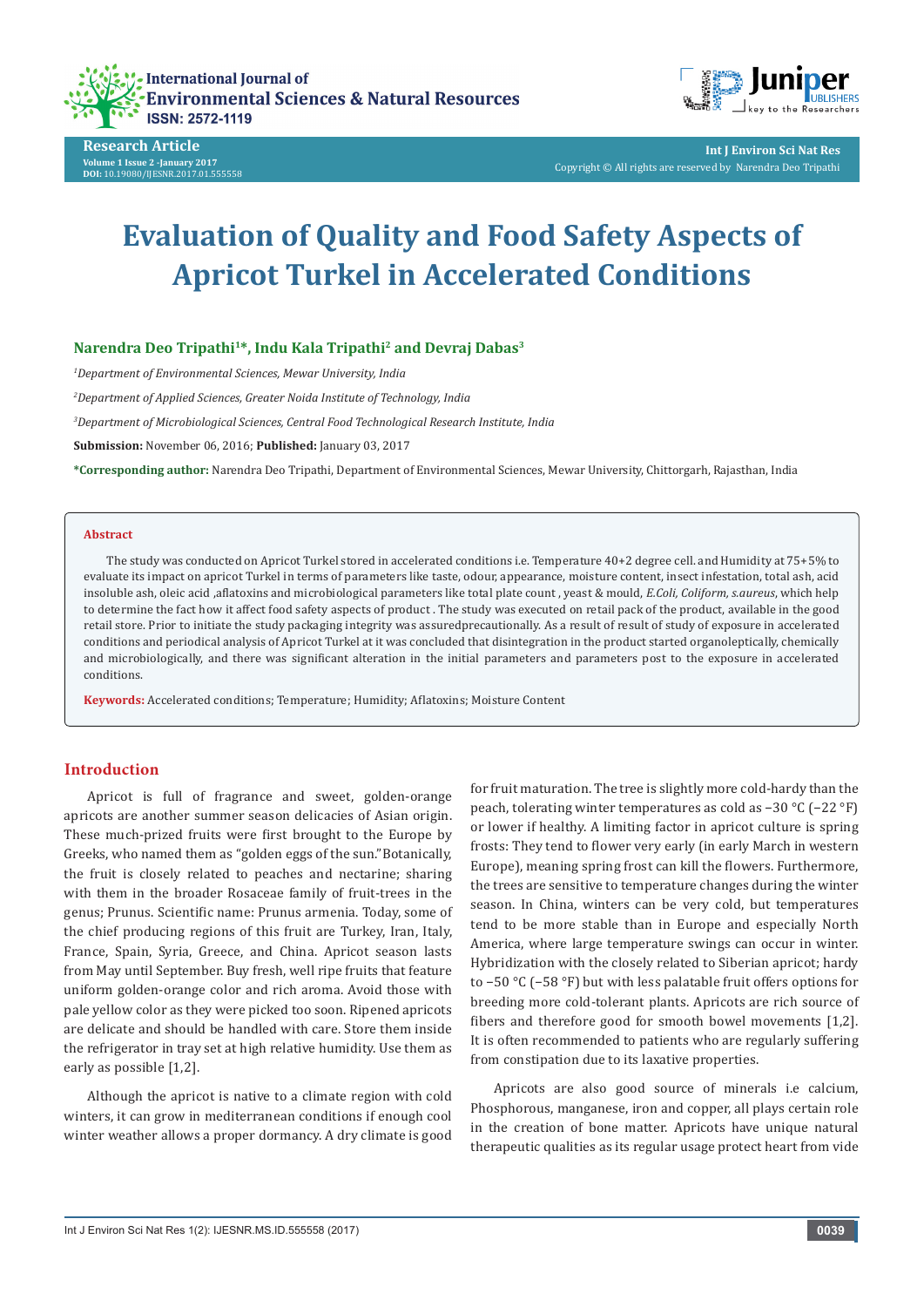range of diseases including atherosclerosis, heart attack strokes. The apricot juices very useful to the patients suffering from fever as it provide necessary vitamins, minerals and calories to body, it also helps in detoxification of system and organs.

Apricots are excellent sources of vitamin-A, and carotenes. 100 g fresh fruits carry 1926 IU or 64% of daily-required levels of vitamin A. Both of these compounds are known to have antioxidant properties and are essential for vision. Vitamin-A is also required for maintaining healthy mucusa and skin. Consumption of natural fruits rich in carotenes helps protect the body from lung and oral cavity cancers. Fresh fruits contain vitamin-C, another natural anti-oxidant. Vitamin-C helps the body develop resistance against infectious agents and scavenge harmful oxygen-free radicals.

The total anti-oxidant or ORAC value of raw apricots is 1115 umol TE/100 g. Much of this in these fruits comes from some important health promoting flavonoid poly phenolic antioxidants such as lute in, *zeaxanthin* and *beta cryptoxanthin*. Altogether, these compounds act as protective scavengers against oxygen-derived free radicals and reactive oxygen species (ROS) that play a role in aging, cancers and various disease processes [3,4].

# **Area of study**

The study was conducted in the National capital region (NCR), in association with companies dealing in dry fruits specifically in Apricot Turkel. These fruits are imported and reprocessed and repacked hygienically before keeping in supply chain for distribution in the market for consumer usage.

**Sampling:** Packed samples were picked up from the processing and repacking site. During sampling standard quality practices were followed and total 05 samples were collected from five different lots of same batch number. The study was conducted in year 2014-2015.

**Inspection of samples:** The samples were packed in Thermacoal trays, and finally shrink-wrapped using poly film. The integrity of samples were checked thoroughly. As a result of inspection:

**i) Pin whole :** No pin whole on the poly film, as observed through naked eyes and magnifying glasses

**ii) Sealing condition:** Sealing was in good state.

**iii) Damage patches :** Thermacoal Tray was found intact with poly film

**iv) Package integrity :** Compactly packed

**Packaging Material composition:** The packing material was composed of poly having thickness of 20 micron. The packing material was uniaxial stretchable which can be wrapped easily on packs even without help of shrink Tunnel.

# **Process flow**



**A. Requirement for study:** Adequately packed samples of Apricot Turkel, Humidity chamber to maintain accelerated exposure conditions i.e. Temperature 40+2degree cel. And Relative Humidity 75+ 5%. Hot air oven, Muffel furnace and functional microbiological set up to assure timely microbiological analysis. The availability of consumable chemicals and technical analyst were assured prior to startup of the experimental study. The exposure of sample was monitored sincerely to assure that there is no Fluctuation in temperature and humidity. Walk-In Stability chamber make Thermo lab was used for exposure study. The exposure of sample was monitored sincerely to assure that there is no Fluctuation in temperature and humidity, however the equipment was software based and there was auto recording of temperature and humidity and it was monitored through system.

**Table 1:** Content showing parameters of analysis.

| S. No.         | <b>Method of</b><br><b>Parameters</b><br>analysis |                                                          | Frequency<br>of analysis         |
|----------------|---------------------------------------------------|----------------------------------------------------------|----------------------------------|
| 1              | Taste                                             | Organoleptic                                             |                                  |
| $\overline{2}$ | Odour                                             | Organoleptic                                             |                                  |
| 3              | Appearance                                        | Visual Inspection                                        |                                  |
| $\overline{4}$ | Moisture Content                                  | Hot air oven @130-<br>133<br>$deg.$ for $120$<br>minutes |                                  |
| 5              | Insect infestation                                | Visual inspection                                        |                                  |
| 6              | <b>Total Ash</b>                                  | Chemical analysis<br>and<br>gravimetric<br>estimation    | Initial<br>prior to<br>exposure, |
| 7              | Acid Insoluble Ash                                | Chemical analysis                                        | and every                        |
| 8              | Oleic Acid                                        | Chemical analysis                                        | fortnightly                      |
| 9              | Aflatoxins(B1,B2,G1,G2)                           | AOAC method                                              |                                  |
| 10             | <b>Total Plate Counts</b>                         | Microbiological<br>analysis                              |                                  |
| 11             | Yeast and Mould                                   | Microbiological<br>analysis                              |                                  |
| 12             | E. coli                                           | Microbiological<br>analysis                              |                                  |
| 13             | Coliform                                          | Microbiological<br>analysis                              |                                  |
| 14             | S. Aureus                                         | Microbiological<br>analysis                              |                                  |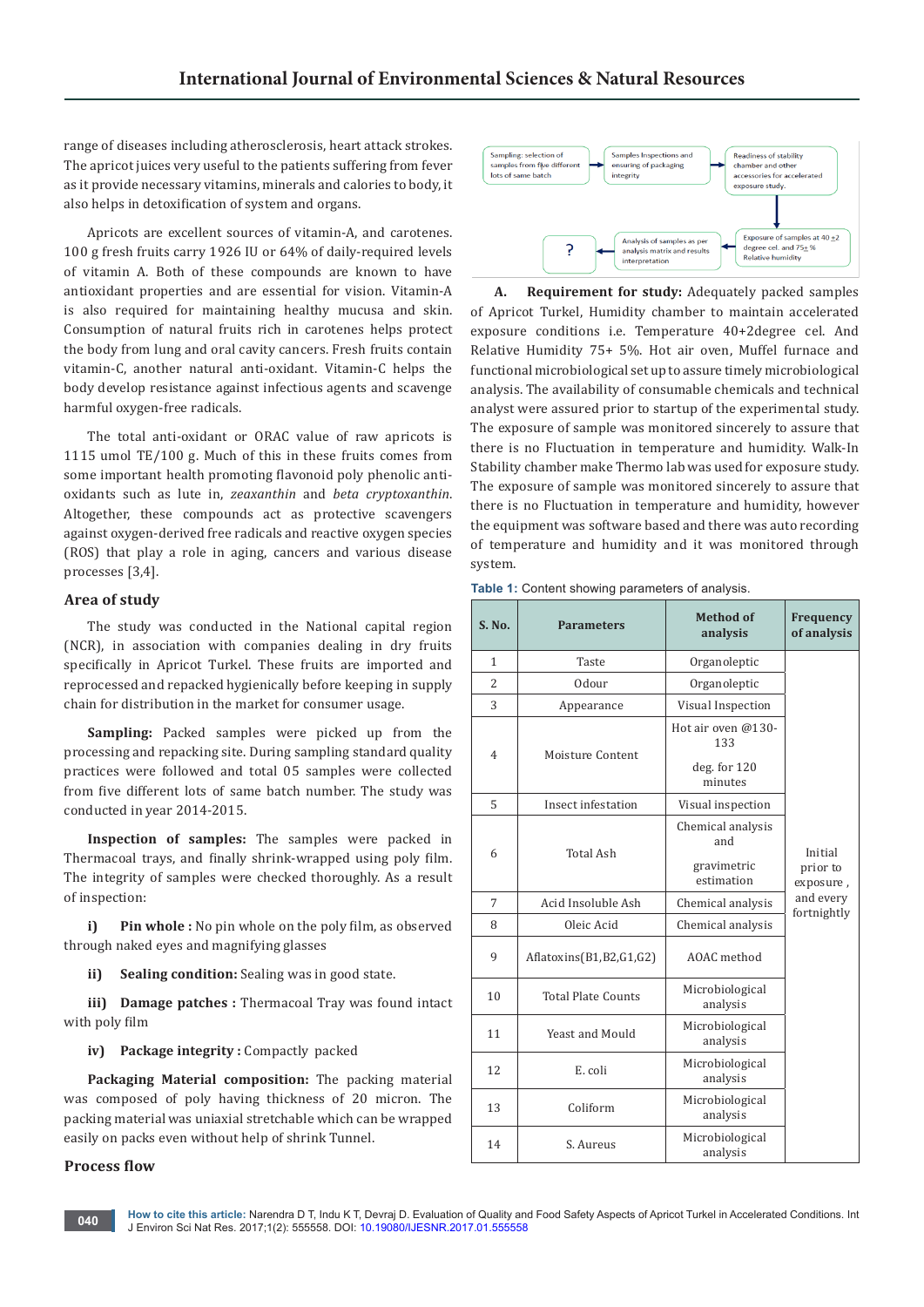**B. Analysis:** The analyses of samples were conducted at two stages. The first stage analysis was conducted before exposure of product in accelerated conditions i.e. called as initial analysis, followed by analysis at defined interval. The parameters covers under analysis are as tabulated in Analytical matrix (Table 1).

**C. Physical and Chemical Analysis:** Taste & odour of the product was analyzed through organoleptic method of analysis for sensory team was built based on Indian standards Guidelines, prior to startup of analysis the sensory panelist were validated. The results were recorded systematically to conclude the final results. Appearance of the product was also analyzed through sensory panel. The insect infestation in the product was analyzed through visual inspection. Pertaining to the determination of moisture content product (5.0 gram sample) was exposed at 130-133 degree cel. For two hours and reading was noted post to the constant three successive readings. Total ash was determined by using Muffle furnace for which 5.0 gram sample quantity was exposed at 800 degree cel. For four hours, followed by cooling of sample in desiccators and weighing using calibrated weighing balance, till constant readings of samples.

# **D. Calculation:**

Total Ash, percent by mass= 100(M2-M1) M1-M

Where,

M= Mass of the empty dish, in g

M1= mass of the dish with the material taken for test, in g and M2=mass of the dish with the ash, in g

The similar steps were followed as in case Total ash for the determination of acid insoluble ash, additional step was dissolving and drying of estimated ash content in hydrochloric acid. The calculation was done based on the formula as under:

#### **Calculation:**

(Weight of crucible with residue – weight of empty crucible) x 100

Weight of the sample

The measurement of Oleic acid was done in terms of peroxide value (POV).The test sample was first dissolved in mixture of chloroform and acetic acid(2:3). By flowing nitrogen gas through the sample to dispel residual oxygen, add potassium iodide, and then titrate free iodine with 0.01mol/L sodium thiosulphate. The endpoint was determined by the maximum inflexion point on titration curve. POV is calculated from titration volume of sodium thiosulphate. I2 + 2Na2S2O3 → Na2S4O6 + 2NaI

The analysis of Aflatoxins (B1, B2, G1, G2) was carried out using LC/MS/MS,

Aflatoxins (AFs) belong to a closely related group of secondary fungal metabolites. These mycotoxins are severely toxic metabolites produced mainly by *Aspergillus flavus* and *A. parasiticus*, and exposure to them can cause cancer in humans and livestock. Based on epidemiological evidence, Aflatoxins have been classified as human liver carcinogens by the World Health Organization and by the U.S. Environmental Protection Agency. Thus, accurate determination of AFs is required to avoid human.

Each of the standard reagents, Aflatoxin G2 (AFG2), Aflatoxin G1 (AFG1), Aflatoxin B2 (AFB2) and Aflatoxin B1 (AFB1), was dissolved in acetonitrile at 1mg/mL and was stored at 4 °C in the dark until use. To prepare the working standard for LC/ MS analysis, each AF stock solution was equally pipetted and transferred to a vial, and it was then diluted with the mobile phase. The final concentration of each AF was 1ng/mL.

The extraction and cleanup steps for Aflatoxins (B1, B2, G1, G2) were carried out according to validated methods. Briefly, 20g fine ground sample was poured into a 200-mL Erlenmeyer flask, followed by adding 40ml acetonitrile-water  $(9:1, v/v)$  for corn and cereals. After shaking for 30 min, the mixed solution was centrifuged for 5 min at 1,650g. The supernatant obtained was filtered through a glass microfiber GF/B grade filter. The required conditions of LC/MS/MS was maintained till the completion of analysis of product .The method of quantification was applied to determine the quantitative value of Aflatoxins (B1, B2, G1, G2) [5-7].

#### **Microbiological Analysis**

Prior proceeding of microbiological analysis the calibration of equipment like incubator and BOD incubator was assured IS 5402: 2012was used for determination of bacterial count in the product. This Indian Standard (Second Revision) which is identical with ISO 4833:2003 'Microbiology of food and animal feeding stuffs, Horizontal method for the enumeration of microorganisms, Colony-count technique at 30 °C' issued by the International Organization for Standardization (ISO) was adopted by the Bureau of Indian Standards on the recommendation of the Food Hygiene, Safety Management and Other Systems Sectional Committee and approval of the Food and Agriculture Division Council. Sample preparation was done as per procedure of ISO 6887 and specified conditions were maintained [8,9].

Plate Count Agar Media was used having composition i.e. enzymatic digestion of casein, Yeast Extract, Glucose anhydrous and Agar water. The pouring technique was used for plating and followed the incubation of samples in incubator at 30 degree cel.+1 deg. Cel. For the period of 72 h+ 3 h. Post to the completion of incubation duration Petri dishes were taken out from the incubator and number of colonies were observed using colony count apparatus, followed by reporting of results. The repeatability and reproducibility we reassured before providing confirmatory results [8,9].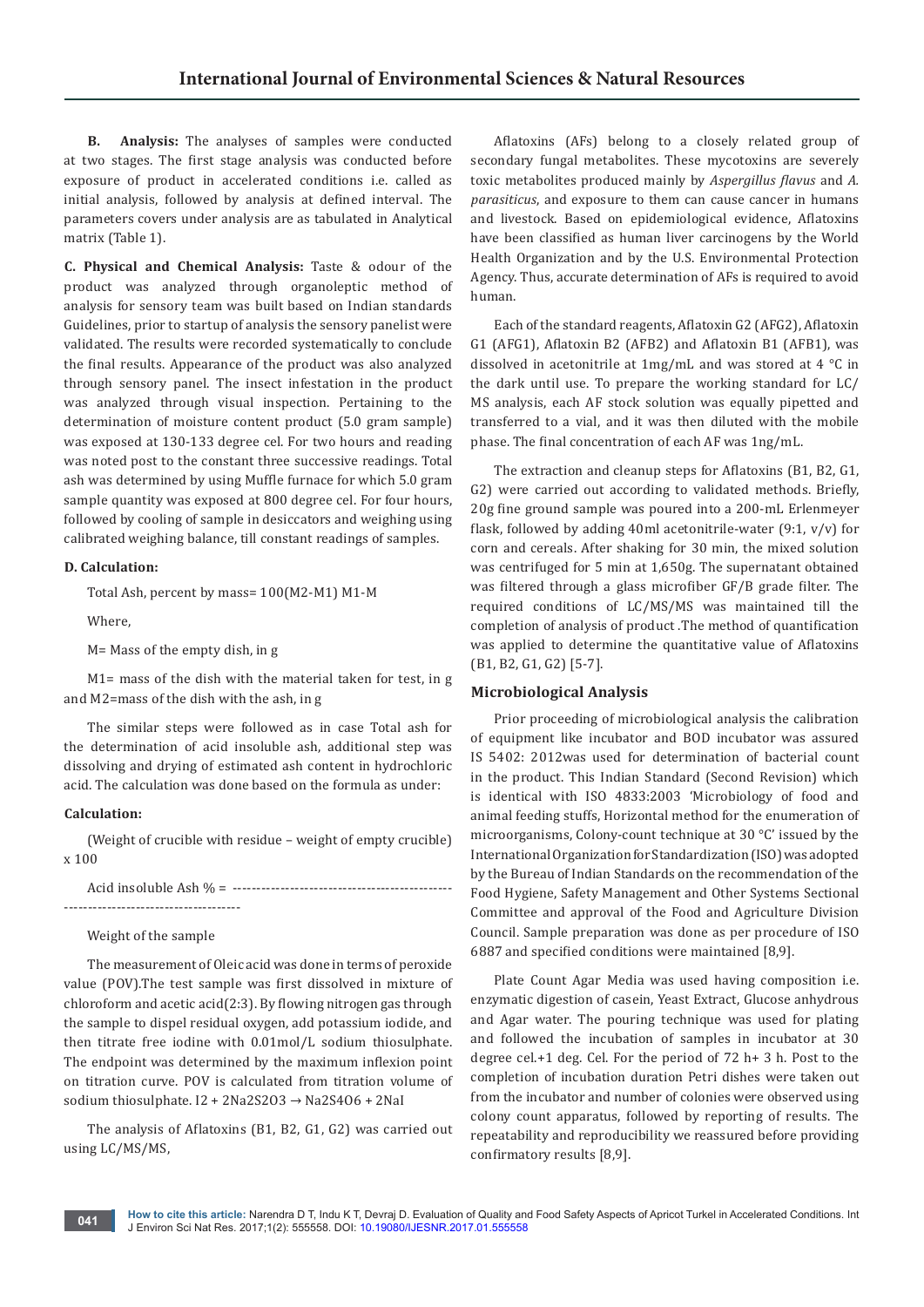The analysis of yeast and mould was conducted using IS 5403: 1999(Reaffirmed: 2005) Yeast and mould is the microorganism which form colonies in selective medium of nutrients at 25+1 deg.cel. During preparation of dilution guideline IS-10232 was followed .Yeast Extract-Dextrose-Chloramphenicol-Agar medium was used during analysis. The components of medium were dissolved in the water by boiling, pH was adjusted as per requirement i.e. 6.6.Dispensed the agar medium into suitable container and followed by its sterilization at 121+1 deg. Cel. The glass wares were subjected for dry sterilization at 170 deg. cel. For one hr. The sample (1 gram) and medium (15 ml) were poured in petri dishes, followed by protection with inverted plates and incubated in incubator already having set temperature of 25+1 deg. Cel. The counting of colonies were started after 3, 4, and  $5<sup>th</sup>$  days. The number of colonies of each days were noted and final reading was taken after completion of 5th days i.e. 120 hrs of incubation.

The analysis of *E.Coli* was conducted as per IS standard, IS: 5887 (Part I) -1976 and IP-14. The sampling of product was done using methodology of IS: 5404-1969 [8,9]. The typical *Escherichia coli* is aerobic, Gram-negative rod, motile, fermenting lactose with the production of gas and usually produces smooth, non-mucoidcoloni'es on solid media. However, there are nonlactose fermenting strains of *Esch. Coli* and some strains produce mucoid colonies. The organism exhibit the characteristics as below:

a) Hydrogen sulphide ( HzS ) production when done in TSI medium: Negative

- b) Urease: Negative
- c) Indole : Positive
- d) Methyl red : Positive
- e) Voges-Proskauer test : Negative
- f) Sucrose : Acid and gas production variable
- g) Salicin : Acid and gas production variable, and

h) Growth at 44°C in Mac Conkey broth medium: Positive with acid and gas.

Took Pipette 1 ml sample of the three Mac Conkey broth tube aseptically & Plug the tube with cotton plug and keep in an incubator at 35 ±2oC for 48 hours. Observed the tubes for any acid and gas formation. If Acid and gas formation in at least two tubes out of three constitutes a positive presumptive test. Further for confirmation of the result streak loop full sample from the positive tubes of presumptive test & incubate the plates

in an inverted position at 35 ±2oC for 24 hrs. After incubation observed the nature of colonies formed. Presence of *Escherichia coli* indicated by the colonies with a typical green metallic sheen.

# Escherichia coli=X MPN/g

The analysis of *Coliform* was conducted using standard IS 15185:2002(ISO 9308-1:2000). *Coliform* bacteria is capable of forming colonies aerobically at 36+3deg. on a selective and differential lactose culture medium with the production of acid within  $(21 + 3)$  h. It is lactose positive and oxidase negative bacteria.

The sample was prepared using filtration, inoculation and isolation media. During preparation of sample the guidelines of ISO: 8199 and ISO: 6887-1 were followed. The prepared sample was kept ambient temperature i.e. not more than 25 degree cel. in dark condition for two hrs only. After completion of filtration the membrane was placed on TTC agar plate under incubation for 21+3 hrs for oxidase test and conclusion of final results.

The analysis of *S. Aureus* was performed using IS: 5887 (Part II) – 1976 and IP-14 Aerobic, Gram-positive cocci in clusters, usually, but not always producing a golden yellow coloured colonies on nutrient agar and blood agar and shiny black colonies with or without narrow grey-white margin.

i) Pretreatment of Sample: Weight accurately 10gm of sample on the calibrated weighing balance or pipette 10ml sample with the help of sterile pipette and suspend or dissolve it in 90 ml of Nutrient Broth or Soyabean Casein Digest Medium or Fluid Lactose Medium or Buffered sodium chloride peptone solution. When the sample has known antimicrobial properties add 0.5 % Soya lecithin or 1% Poly-Sorbate 80 (or as per the customer specification) in the above medium to inactivate antimicrobial property of the sample [8,9].

Enrichment: Inoculated 100m of Soybean Casein Digest broth with the pretreated sample quantity equivalent to 1gm or 1ml of the product or as per the quantity of the product specified. Mix and incubate at 35-37oC for 24hrs.

iii) Primary and Coagulate Test: The growth was observed, followed by streaking a portion of the medium on the surface of Vogel- Johnson agar or Mannitol-salt agar or Baird-Parker agar. Incubate the plates in an inverted position at  $35 \pm 2^{\circ}$ C for 18 to 24 hours. Post to the incubation the colonies conforming description test were forwarded for coagulase test As result of coagulase test no coagulation in any degree was observed, It showed that Staphylococcus aureus is absent in the product. (Tables 2 to 6) (Graphs 1 to 4)

**Table 2:** Showing initial and fortnightly interval analytical results i.e. up to 30<sup>th</sup> day of incubation exposure.

| <b>Parameters</b>      |            | <b>Results</b> |               |  |  |
|------------------------|------------|----------------|---------------|--|--|
| <b>Initial Testing</b> |            | $15th$ day     | $30th$ dav    |  |  |
| Physical/Chemical      |            |                |               |  |  |
| Moisture content       | 14.92% w/w | 16.90% w/w     | $30.04\%$ w/w |  |  |

**How to cite this article:** Narendra D T, Indu K T, Devraj D. Evaluation of Quality and Food Safety Aspects of Apricot Turkel in Accelerated Conditions. Int J Environ Sci Nat Res. 2017;1(2): 555558. DOI: [10.19080/IJESNR.2017.01.555558](http://dx.doi.org/10.19080/IJESNR.2017.01.555558
) **<sup>042</sup>**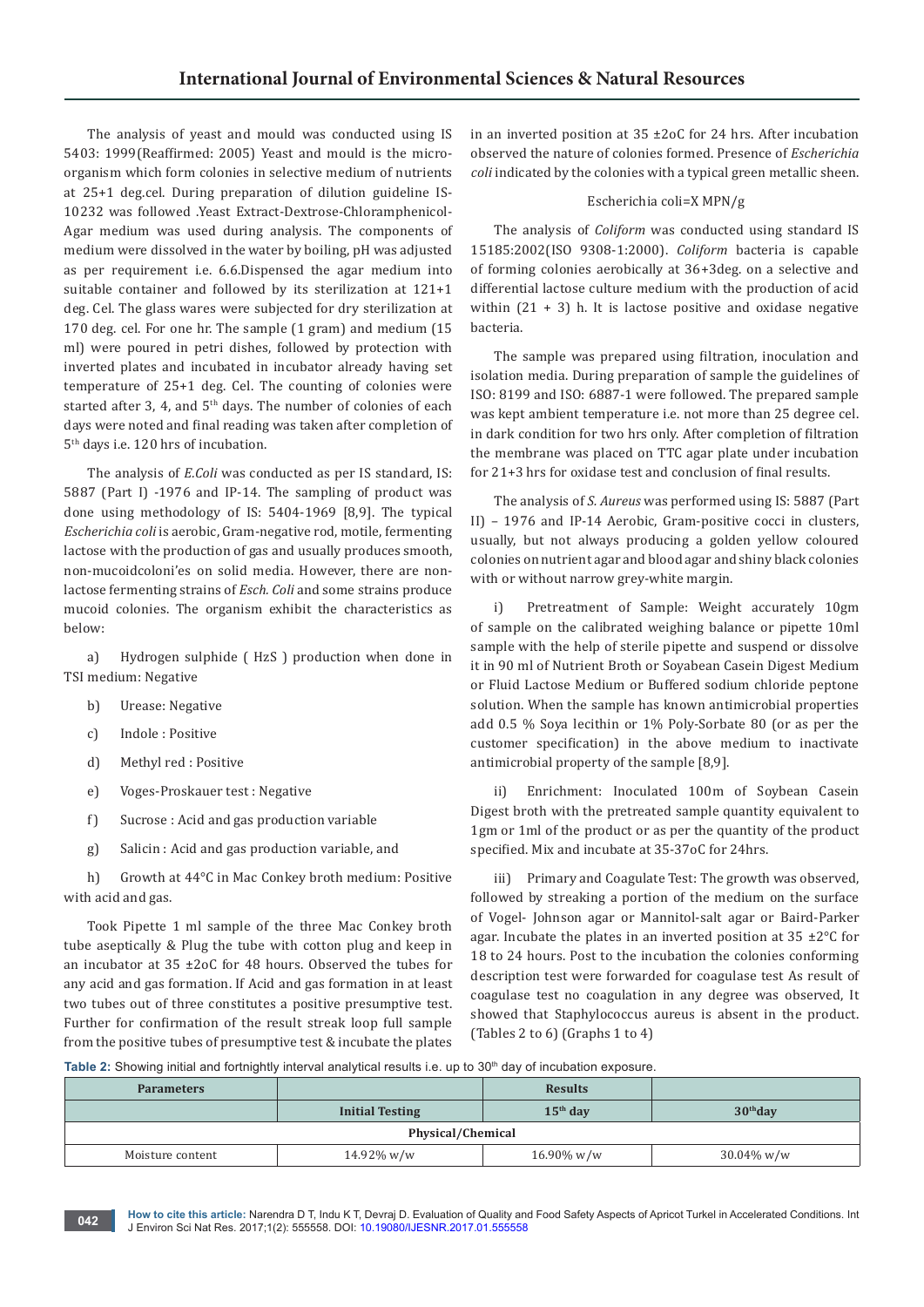# **International Journal of Environmental Sciences & Natural Resources**

| Insect infestation       | Nil                           | Nil                          | Nil                   |
|--------------------------|-------------------------------|------------------------------|-----------------------|
| Taste                    |                               |                              | NA, Due to fungal     |
|                          | Fruity taste                  | Fruity taste                 | growth                |
| Odour                    | Fruity like Odour             | Fruity like Odour            | Off odour             |
|                          | <b>Flattened Golden Brown</b> | White Spot on body           | Green Coloured        |
| Appearance               |                               |                              | Fungus appear on the  |
|                          | Coloured                      | surface                      | Body surface          |
| <b>Total Ash</b>         | 4.59% w/w                     | $4.42\%$ w/w                 | $3.59\%$ w/w          |
| Acid Insoluble Ash       | $0.13\%$ w/w                  | $0.11\%$ w/w                 | $0.10\%$ w/w          |
| Oleic Acid               | 0.07%                         | 0.09%                        | 0.18%                 |
| Aflatoxins(B1,B2,G1,G2)  | Not detected                  | Not detected                 | Not Detected          |
|                          | Microbiological               |                              |                       |
| <b>Total Plate Count</b> | $150 \text{ cft}$ / gm        | 950 cfu/ gm                  | 85,50,000 cfu/g       |
| Yeast & Mould            | Less than 10 cfu/g            | Less than $10 \text{ cfu}$ g | 37,50,000 cfu/g       |
| E. Coli                  | Absent/g                      | Absent/g                     | Absent/g              |
| Yeast & Mould            | Less than $10 \text{ cfu}$ g  | Less than $10 \text{ cfu}$ g | 37,50,000 cfu/g       |
| E. Coli                  | Absent/g                      | Absent/g                     | Absent/g              |
| Coliform Count           | Less than 10 cfu/ g           | Less than $10 \text{ cfu}$ g | Less than 10 cfu/ $g$ |
| S. Aureus                | Absent/g                      | Absent/g                     | Absent/g              |

**Table 3:** Showing fortnightly interval analytical results i.e. up to 60th day of incubation exposure.

| <b>Parameters</b>        | <b>Results</b>                    |                                   |  |  |  |
|--------------------------|-----------------------------------|-----------------------------------|--|--|--|
|                          | 45 <sup>th</sup> Day              | 60 <sup>th</sup> Day              |  |  |  |
| Physical/Chemical        |                                   |                                   |  |  |  |
| Moisture content         | 32.04% w/w                        | 34.73% w/w                        |  |  |  |
| Insect infestation       | Nil                               | Nil                               |  |  |  |
| Taste                    | Not done, Due to fungal growth    | Not done, Due to fungal growth    |  |  |  |
| 0dour                    | Off odour, having fermented smell | Off odour, having fermented smell |  |  |  |
|                          | Yeast & mold appear on the Body   | Yeast and mold appear on the Body |  |  |  |
| Appearance               | surface,                          | surface,                          |  |  |  |
| <b>Total Ash</b>         | 3.18                              | $2.46\%$ w/w                      |  |  |  |
| Acid Insoluble Ash       | $0.09\%$ w/w                      | $0.08\%$ w/w                      |  |  |  |
| Oleic Acid<br>0.34%      |                                   | 0.46%                             |  |  |  |
| Aflatoxins(B1,B2,G1,G2)  | $10.2$ ppb                        | 15.5 ppb                          |  |  |  |
| Microbiological          |                                   |                                   |  |  |  |
| <b>Total Plate Count</b> | 85,60,000 cfu/g                   | 85,80,000 cfu/g                   |  |  |  |
| Yeast & Mould            | 37,55,000 cfu/g                   |                                   |  |  |  |
| E. Coli                  | Absent/g                          | Absent/g                          |  |  |  |
| Coliform Count           | Less than 10 cfu/g                | Less than 10 cfu/g                |  |  |  |
| S. Aureus                | Absent/g                          | Absent/g                          |  |  |  |

**Table 4:** Showing summary of analytical results.

| <b>Summary of chemical analysis Results</b> |         |             |             |             |                       |
|---------------------------------------------|---------|-------------|-------------|-------------|-----------------------|
| <b>Parameters</b>                           | Initial | $15th$ Days | $30th$ Days | $45th$ days | 60 <sup>th</sup> Days |
| Moisture content $(\%w/w)$                  | 14.92   | 16.9        | 30.04       | 32.04       | 34.73                 |
| Total Ash $(\% w/w)$                        | 4.59    | 4.42        | 3.59        | 3.18        | 2.46                  |
| Acid insoluble $ash(\%w/w)$                 | 0.13    | 0.11        | 0.10        | 0.09        | 0.08                  |
| Oleic Acid(%)                               | 0.07    | 0.09        | 0.18        | 0.34        | 0.46                  |

**How to cite this article:** Narendra D T, Indu K T, Devraj D. Evaluation of Quality and Food Safety Aspects of Apricot Turkel in Accelerated Conditions. Int J Environ Sci Nat Res. 2017;1(2): 555558. DOI: [10.19080/IJESNR.2017.01.555558](http://dx.doi.org/10.19080/IJESNR.2017.01.555558
) **<sup>043</sup>**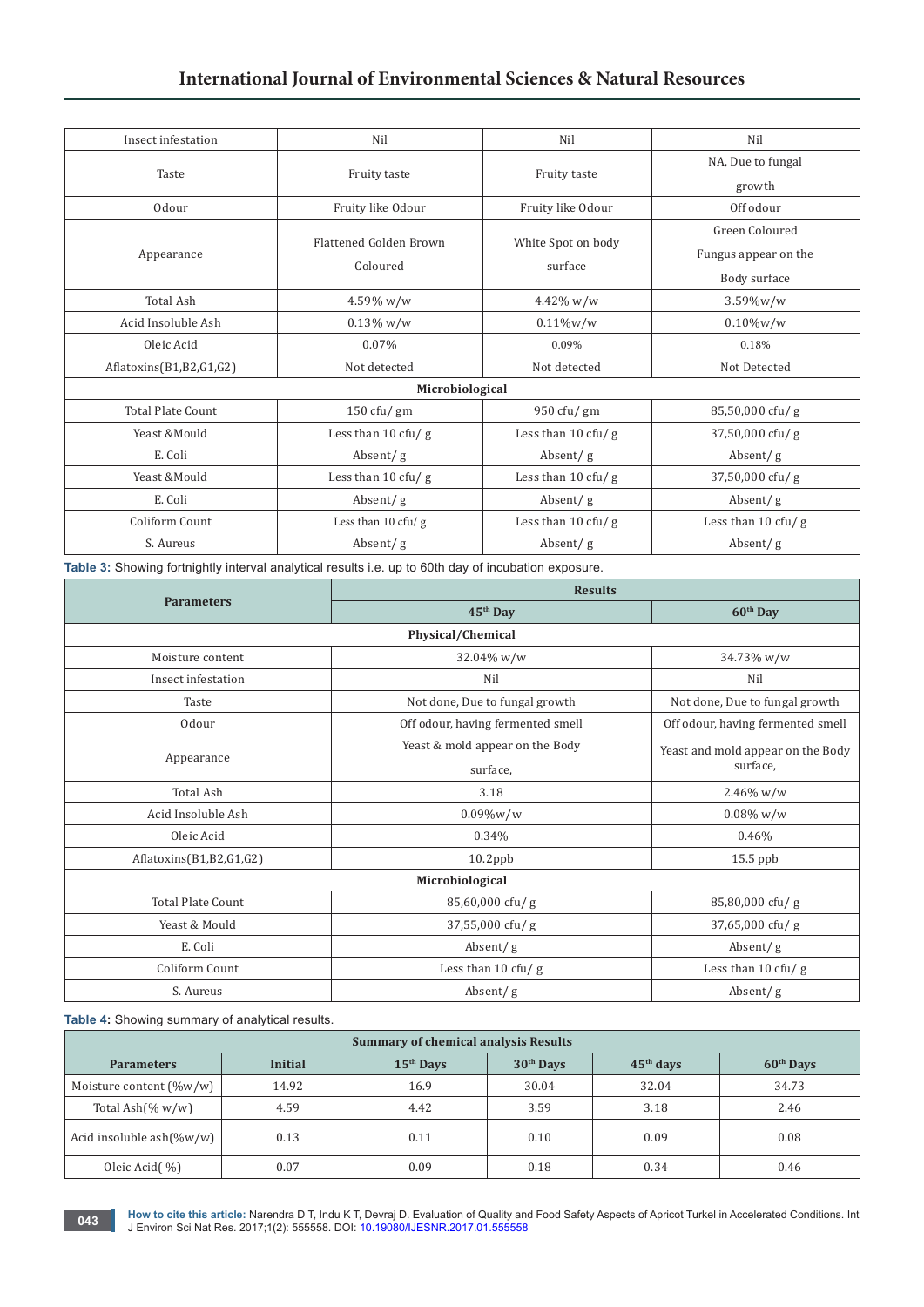| <b>Table U.</b> Onowing result alteration in Onemical parameters. |                                           |        |  |  |
|-------------------------------------------------------------------|-------------------------------------------|--------|--|--|
| <b>Parameters</b>                                                 | <b>Difference from Initial Parameters</b> |        |  |  |
| Moisture content $(\% w/w)$                                       | 19.81                                     | 132.8  |  |  |
| Total Ash $(\% w/w)$                                              | 2.13                                      | 46.4   |  |  |
| Acid insoluble ash $(\% w/w)$                                     | 0.05                                      | 38.5   |  |  |
| Oleic Acid(%)                                                     | 0.39                                      | 557.14 |  |  |

# **Table 5:** Showing result alteration in Chemical parameters.

Microbiological Parameters:

#### **Table 6:** Showing result alteration in Microbiological

|                   | $30th$ Day         | $45th$ Dav         | $60th$ day         |
|-------------------|--------------------|--------------------|--------------------|
| Total Plate Count | $85, 50,000$ cfu/g | $85,60,000$ cfu/ g | $85,80,000$ cfu/g  |
| Yeast and Mould   | $37,50,000$ cfu/ g | $37,55,000$ cfu/ g | $37,65,000$ cfu/ g |









# **Discussion and Conclusion**

The experimental study conducted on Apricot Turkel shows that there are significant changes when it is exposed in accelerated conditions i.e. at 40 degree cel. Temperature and 75 % humidity. The initial characteristics of products stand within the range of standards of quality and food safety and product remain safe for consumption. The analysis shows that the results of parameters are changing with the exposure duration even at constant temperature and humidity There is 132.8%  $w/w$  alteration from initial to  $60<sup>th</sup>$  days of exposure in moisture content .Total ash is altering from 2.13% w/w to 46.4 %w/w, whereas acid insoluble ash and oleic acid contents are changing 0.05%w/w to 38.5% and 0.39 %w/w to 557.14 % (permissible limit of oleic acid i.e. in terms of acidity of extracted fat 1.25% maximum, ref FSSAR-2011) respectively [10,11]. Apart of changes in chemical parameters microbiological parameters i.e. Total Plate count and Yeast and Mould are getting altered significantly (Figures 1 & 2).





The reported Total plate count in the sample at  $60<sup>th</sup>$  day stand as 85,80,000cfu/ g whereas permissible limit of Total Plate count as per FSSAR-2011,Not more than 40,000cfu/g. Yeast and mould count was reported on 60<sup>th</sup> day , 37,65,000cfu/ g, the permissible limit for the same as per FSSAR-2011 stand as Not more than 100 count/g. Based the data interpretation it is